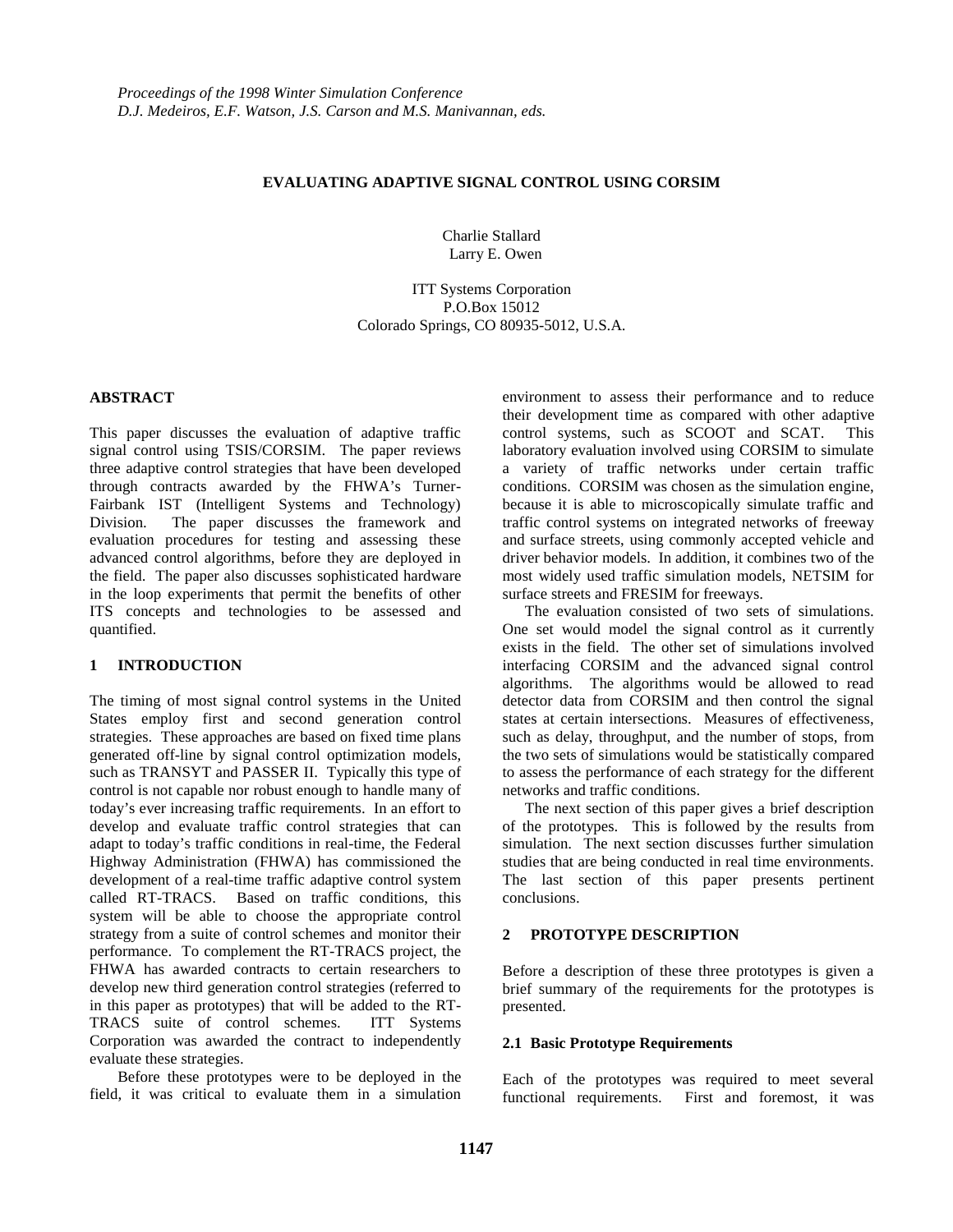necessary for the prototypes to be affordable to implement and have an advantageous benefit-to-cost ratio. The prototypes were also required to be compatible with traffic data provided by conventional traffic detectors. In addition, the prototypes also needed to address one or more of the following:

- Effectively control signals for one or more sets of traffic and roadway conditions commonly encountered in street networks including both undersaturated and saturated flows.
- Recognize the possible requirements for different types of traffic control strategies for different signals/sections within a system, and implement the strategies most appropriate for existing demand characteristics and local area/system wide objectives.
- Respond to different measures of effectiveness (MOE's) based on the requirements of the local traffic engineer and the traffic flow/network situation.
- Influence traffic flows/demand through the use of various signal timing concepts, including metering, variable phasing, reversible lanes, and phase skipping.
- Implement truly intelligent and effective adaptive traffic control, which automatically adjusts its operation based on the success or failure of past performance (Farradyne Systems and Georgia Tech. 1994).

# **2.2 RHODES**

The University of Arizona's prototype is composed of a main controller (called RHODES), APRES-NET, which simulates platoons, REALBAND (a section optimizer), PREDICT, which simulates individual vehicles, and COP (a local optimizer). This prototype, which is a hierarchical control system, has two levels of optimization.

# **2.2.1 Global Optimization**

The global optimization is performed by APRES-NET and REALBAND. Traffic is detected about 100 ft. to 130 ft. upstream of each intersection. APRES-NET uses this information to simulate the platoons at each intersection and determine their arrival times. These platoon predictions serve as inputs to the section optimizer, REALBAND, which computes target phase timings for network optimization.

When the arrival times of simulated platoons at an intersection are in conflict, REALBAND splits the simulated scenarios into two branches. Each branch gives one of the conflicting approaches a red phase until the opposing platoon has passed. APRES-NET simulates each branch and all of its sub-branches to determine the optimal solution to the conflict.

## **2.2.2 Local Optimization**

The detected data is also passed to the local simulator, PREDICT. It takes traffic detected just upstream of the adjacent intersections and knowledge of each upstream signal phasing for the present rollover period and simulates the movement of these vehicles through the upstream intersection to predict the arrival times at the downstream intersection of interest. COP uses these arrival times to optimize signal phasing for the next rollover period.

COP employs dynamic programming to optimize a single intersection, while taking into account the target phase timing requirements imposed by REALBAND. COP can renew its optimization process at intervals of one second, and therefore need only commit its tentative optimal phase timings for one second at a time, allowing it to be responsive to unforeseen variations (University of Arizona 1994).

# **2.3 OPAC**

The OPAC (Optimization Policies for Adaptive Control) prototype used in this study was developed by PBFI and the University of Massachusetts - Lowell. Each subnetwork is considered independent and can transition between the uncongested and congested modes, based on MOE's and thresholds.

# **2.3.1 Uncongested Networks**

For uncongested networks, OPAC uses a level of control at the local intersection which determines the phase on line and a network level for synchronization, which is provided by fixed-time plans, obtained off-line, and/or a "virtual" cycle, determined on-line. The type of control and levels of local and global influence are flexible. OPAC bases the local signal timings on detected data from all directions for a head period (typically 15 seconds) and predicted data for a further tail period (typically 60 seconds). At the same time it determines the virtual cycle. These are implemented for a time-step (roll period) of about 2-5 seconds. The length of the virtual cycle is varied according to the needs of either the critical intersection or the majority of intersections. The virtual cycle is allowed to change by typically one second per cycle. Within this limitation, OPAC provides local coordination by considering flows into and out of an intersection in selecting its offset and phase lengths.

# **2.3.2 Congestion Control within OPAC**

The congestion control process in OPAC generally attempts to maximize throughput, by selecting the phase that will pass the most vehicles through the intersection. OPAC does this by considering saturation flows and space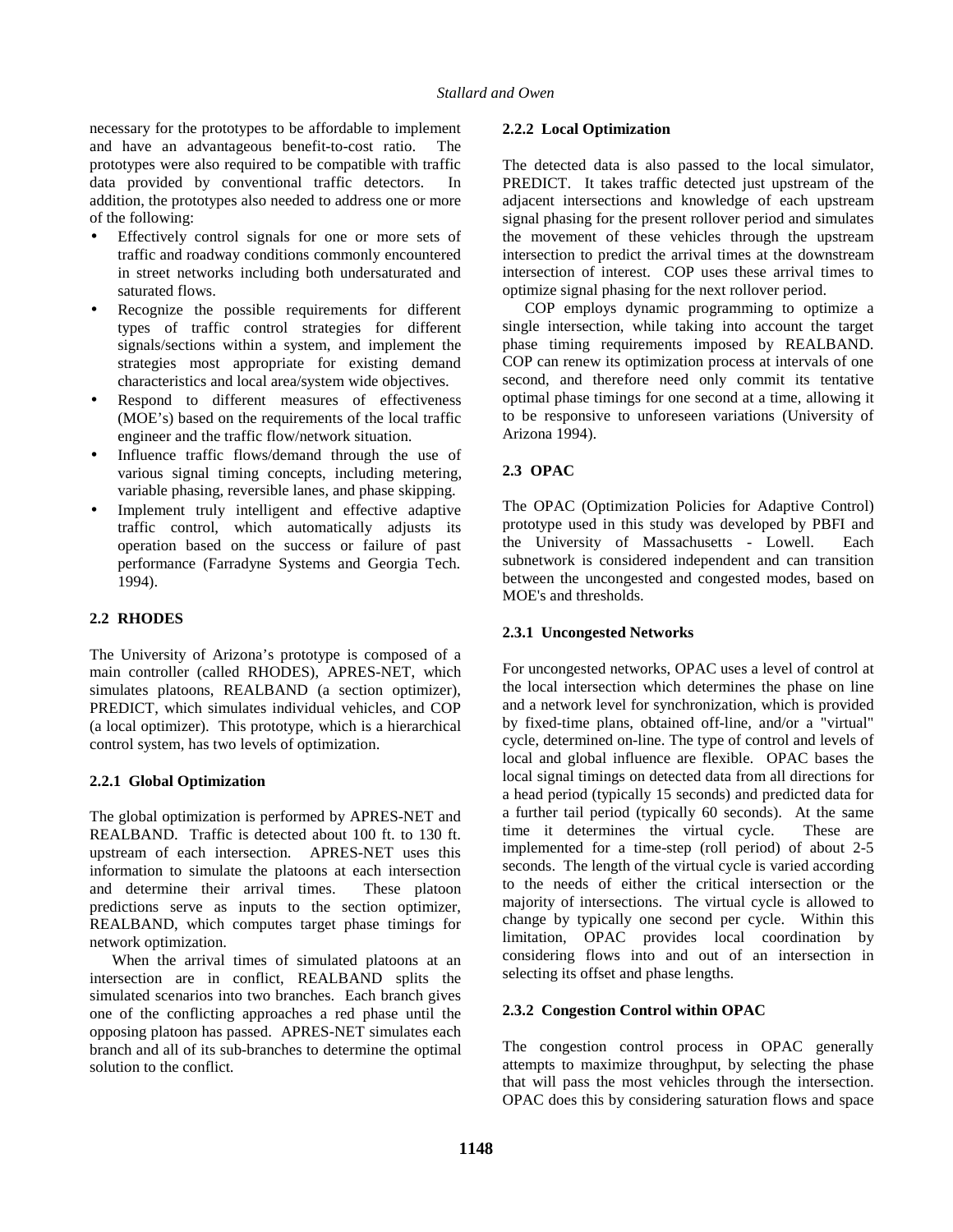available to store vehicles on each link. The first step of congestion control involves determining the next phase given that there is not a critical link that is on the verge of or currently experiencing spillback. On the basis of these calculations, the algorithm determines whether it is necessary to revisit the timings at neighboring intersections in light of throughput constraints that their physical queues impose on each other's effective service rates (Owen, Stallard, Glitz, 1997).

# **2.4 GASCAP**

GASCAP (Generic Adaptive Signal Control Assessment Program) was developed by ITT Systems. The purposes for developing this tool were:

- To test the interface between TSIS/CORSIM and the signal control prototypes.
- To assess the benefits of a control strategy that minimizes complexity.
- There was a shortage of prototypes mature enough to interface with CORSIM and be tested.

At the time of development, It was assumed that this algorithm would perform better than the signal control currently existing in the field but not as well as the more sophisticated algorithms presented above. Because the results from simulation for GASCAP were quite good, it would be illogical to preclude it from this paper.

There are two different algorithms within GASCAP, depending on whether or not an intersection is experiencing congestion or not. GASCAP makes this determination based on the occupancy of upstream detectors on opposing approaches at the intersection.

### **2.4.1 Uncongested Control**

Uncongested control within GASCAP consists of 4 sets of rules. Each set of rules submits its recommended movement to an event list. Each movement is assigned a priority level, and GASCAP selects the movement with the highest priority for the current movement at the intersection. The priority for the movements is based on the estimated number of vehicles that will request that particular movement. This number is estimated using information from detectors that are typically 600-700 ft. upstream of the intersection.

The 4 different sets of rules have evolved in parallel with increasingly more difficult traffic conditions and more complicated network geometries. For example, the first category of rules is called the Demand Rules. This set of rules corresponds to intelligent control of an isolated intersection. However, if intersections are more tightly spaced, the progression of vehicles from intersection to intersection must be considered, and an effective adaptive control strategy must coordinate green times at adjacent intersections. To accommodate this, GASCAP contains a set of rules called the Progression Rules. As traffic demand increases and conditions become saturated, another set of rules called the Urgency Rules are required. When traffic conditions begin to move from saturated to congested, it is necessary to consider the conditions downstream of an approach. This is the purpose of the Cooperative Rules. The uncongested control within GASCAP is strongly dependent on the estimates of the queue on a particular approach. However, as traffic conditions reach the congested level, it is more difficult to estimate the queues for each movement. Consequently, this type of control will tend towards instability, and it is necessary to have a different control strategy, when an intersection is congested.

## **2.4.2 Congested Control**

GASCAP maintains a 30-minute record of detector information. From this information, the occupancy and then the volumes from the previous 15 minutes are computed for each movement. Using these volumes, GASCAP creates a timing plan for the congested intersection. This timing plan has a fixed cyclelength and is updated every other cyclelength. Essentially, GASCAP adjusts the splits and offsets for the intersection based on previous volumes, when an intersection is congested.

## **3 SIMULATION RESULTS**

The original reason for simulating the prototypes was to determine the best control strategy for a given geometry and set of traffic conditions. However, simulation of this type is vital during the development process of these control strategies. During initial testing and evaluating, simulation helped reveal several inadequacies in the control algorithms. Prototype developers were also able to debug their algorithms using the TSIS simulation environment.

Figure 1 shows the software interface between TSIS/CORSIM and the advanced signal control prototypes. Basically, the simulation engine, CORSIM, and the signal control algorithms exist as separate DLL's (dynamically linked libraries). The TSIS environment allows these two separate DLL's to share certain critical information that resides in memory. For example, CORSIM populates the detector data structure with information about vehicles, which have activated the detectors, and the TSIS environment allows the signal control algorithm to read this information. The prototype processes this data and returns signal state information to the shared memory. CORSIM reads this information and sets the traffic signals in the simulation appropriately.

The signal control prototypes have been tested for three different high type arterial networks. The traffic demands for these networks range from unsaturated, to saturated, to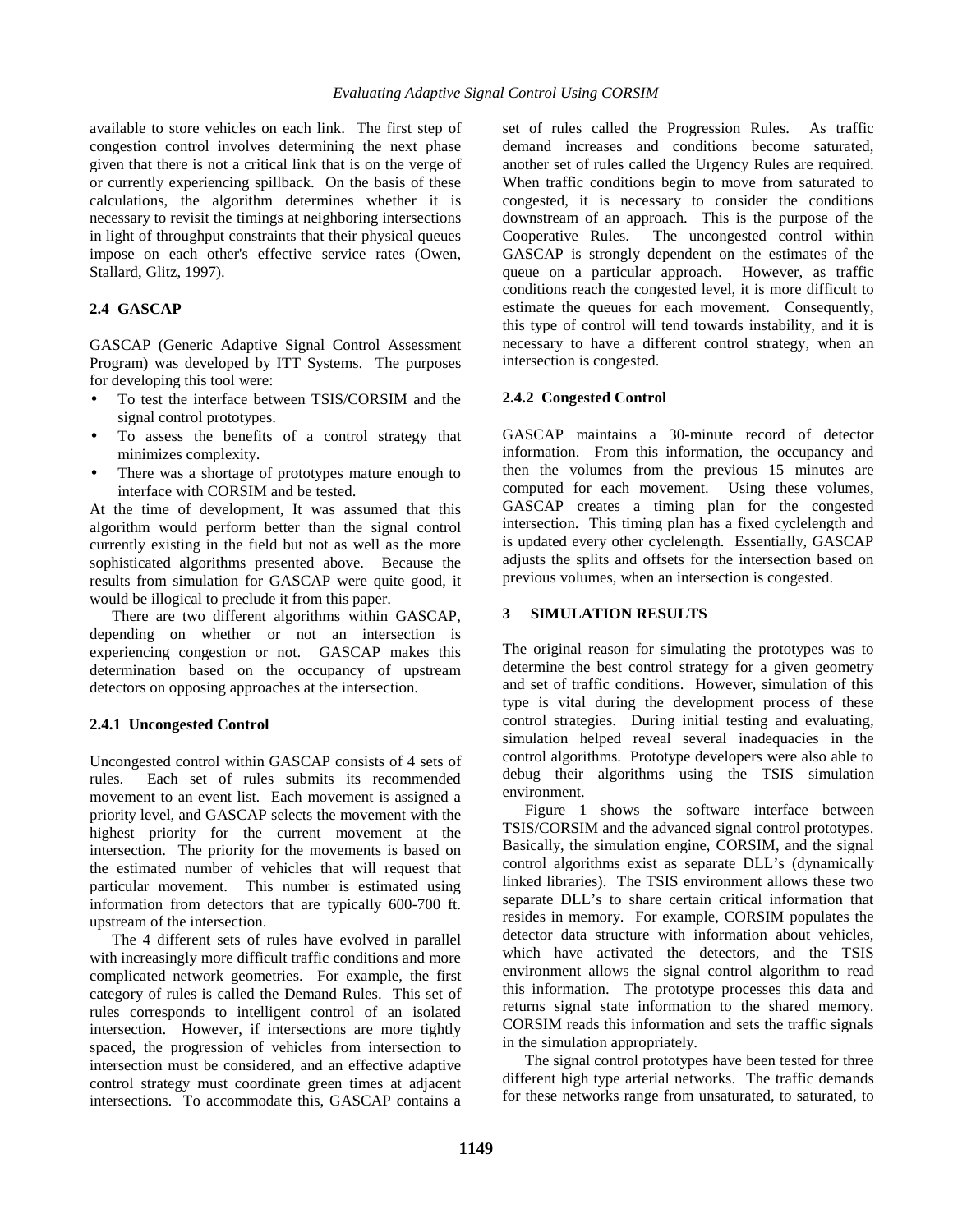congested. In addition, the geometries for the networks become increasingly complicated.

The first network is called Tara Boulevard. It is located in Atlanta, GA and is an unsaturated network of 10 intersections. The traffic volumes for the simulations correspond to the time varying demands experienced during morning peak times  $(8 \text{ a.m.} - 10 \text{ a.m.})$  through the week. The simulations were run for 30 different random number seeds to account for the stochastic variation of day to day traffic.

Figure 2 shows the assumed normal probability density functions for the throughput, delay, and number of stops for the four different control strategies. The signal control strategy that is currently in the field at this site has been denoted by the term "Baseline". The variance for the distributions from RHODES and GASCAP were smaller, indicating that these adaptive control algorithms performed well and adjusted to the stochastic nature of the varying traffic conditions dictated by the different random number seeds. The throughput and delay for these strategies are profoundly better than the results from OPAC and the Baseline.





Statistical comparisons using the Dudewicz and Dalal method (Dudewicz and Dalal, 1975) verify this assertion.

The second test network is Airline Highway. It is a long arterial with 8 intersections located in Louisiana. The traffic demands for this arterial are slightly saturated. The volumes for the simulation are constant, and the simulation time was 15 minutes. Since the volumes are constant, the optimized semi-actuated signal control that currently exists in the field should have a distinct advantage over adaptive signal control approaches and perform better.

Table 1 shows the means for the throughput, delay, and number of stops for the GASCAP prototype and the existing signal control that is in the field. Interestingly enough, GASCAP shows marked improvement over the Baseline for the throughput, delay, and number of stops. Also, the normal distributions for these measures of effectiveness from the simulations with GASCAP controlling the signals exhibited a smaller variance. Once again, this indicates that this adaptive control prototype was better able to handle the random variation from simulation to simulation.

Table 1: Measures of Effectiveness for Airline Hwy.

|                 | Throughput   Delay |           | # of Stops  |
|-----------------|--------------------|-----------|-------------|
| <b>Baseline</b> | $1695$ vehs        | 104.4 sec | $1.61$ /veh |
| GASCAP          | $1726$ vehs        | 98.8 sec  | $1.51$ /yeh |

The third network is an arterial in Northern Virginia called Reston Parkway. This network consists of 16 intersections and is over saturated. In addition, to being saturated this network presents a host of other problems. For example, Reston Parkway provides direct access to and from the Dulles Tollway. As a result, predicting the nature of cyclical flow profiles, which some adaptive control strategies rely on, is nearly impossible. The four intersections that are closest in proximity to these access routes are critical to effectively controlling the traffic on the arterial. To complicate matters the west approach to the southern most intersection of these four critical intersections is closely spaced, about 300 feet. The northern most intersection of the 4 critical intersections poses the most difficulty, because of the large demand on the cross streets and from left turners. The 2 hour simulations were run for 30 different random numbers seeds and the volumes were varied every 15 minutes to reflect traffic demand in the morning peak.

Figure 3 shows the "assumed" normal probability density functions for the throughput, delay, and number of stops for the different control strategies. These results indicate that GASCAP performed significantly better than the other two alternatives. The smaller variance for the delay shows how well GASCAP responds to the different traffic conditions present in each simulation run. OPAC's performance is impaired, due to the proximity of the Dulles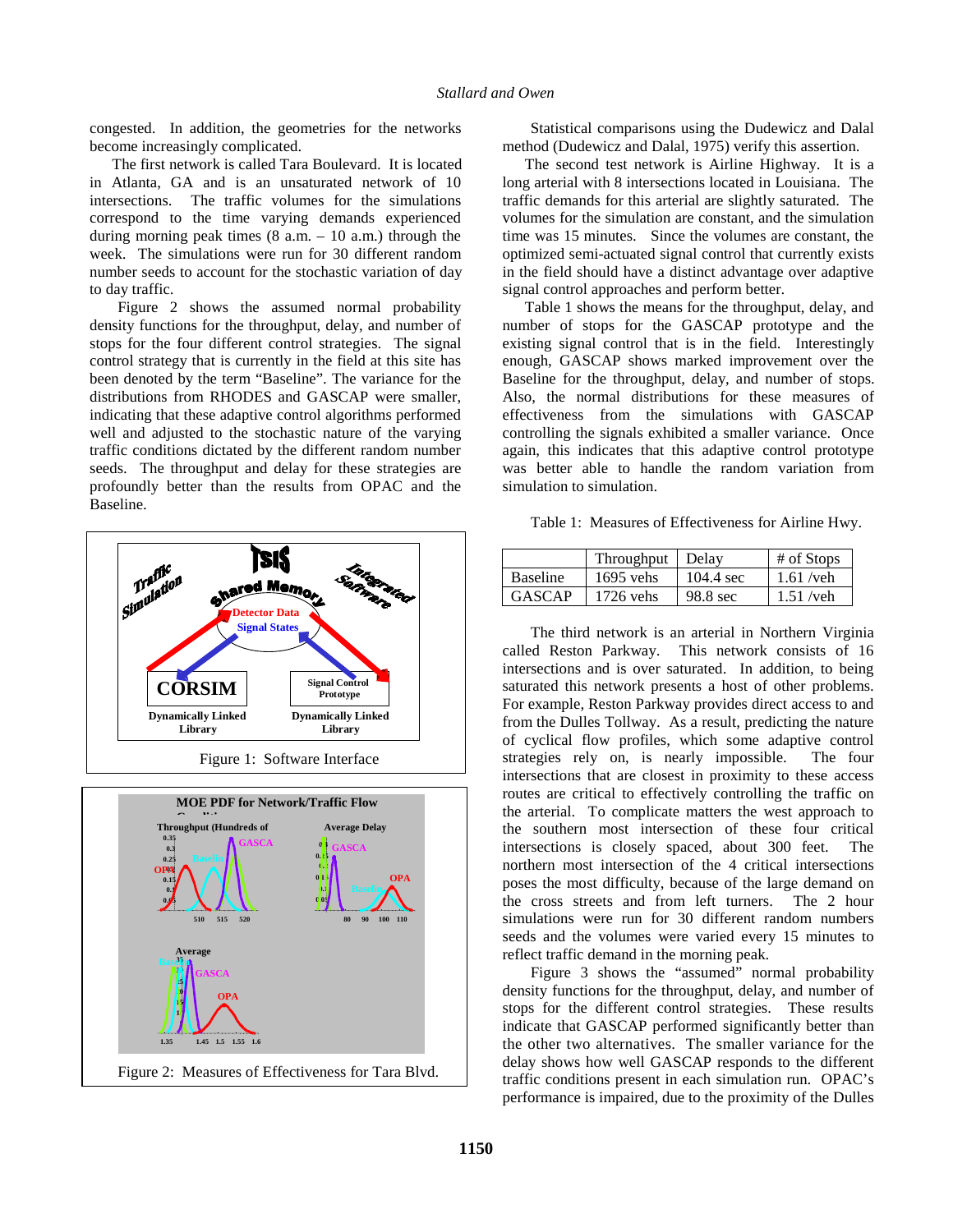

Figure 3: Measures of Effectiveness for Reston Pkwy.

Tollway and its negative effect on the construction of the flow profiles for this network.

## **4 HARDWARE IN THE LOOP SIMULATIONS**

This section of the paper discusses some of the hardware in the loop simulations that have been conducted at the Federal Highway's Traffic Research Laboratory (TReL). These simulations involve assessing and quantifying the benefits of advanced sensors that detect traffic flow parameters and under what geometric scenarios these sensors might be most advantageous.

Figure 4 shows the network used to in these simulations. Basically the network consists of three intersections each with two one-way approaches. About 5 minutes into the simulation, a surge occurs on the cross street of the center intersection. In addition, 34% of the vehicles approaching the center intersection from the left turn right into the parking lot that is at the lower left corner of the intersection.

The purpose of the simulation was to test three different kinds of control at the center intersection. The other adjacent intersections are under pre-timed control. The first type of control was pre-timed based on the volumes prior to the surge. The second type of control was adaptive signal control that used information from loop detectors placed as far upstream as possible. The third type of control used an advanced video detector to estimate the queues for each approach at the center intersection



Figure 4: Network for Hardware-in-the-Loop Emulations

The test configuration for the simulation used to test the adaptive control with an advanced video detector is shown in Figure 5. The TSIS computer simulates the network using CORSIM and the adaptive signal control. The camera is focused on the center intersection and sends the video image to the image-processing computer. The image processing software estimates the number of vehicles that are in queue on the two approaches of the center intersection. This information is communicated to the adaptive control algorithm over a network via a window's socket. The algorithm uses the queue state for each approach to determine the signal state at the center intersection. Since the image processing software can only estimate the queue length once every second, the TSIS tool for this application is configured to run in real time.

Figures 6 and 7 show the delay on the cross street and main street from the simulations. The simulations using adaptive control with the camera detector showed significantly less delay on the cross street but approximately the same delay as the optimized pre-timed plan on the main street. The adaptive control with detectors was able to reduce the delay experienced on the cross street. However, it did not consider the effect of the parking lot on the main street. As a result, its queue estimates for the main street approach were always exaggerated, and the delay on the main street for this strategy was the largest of the three.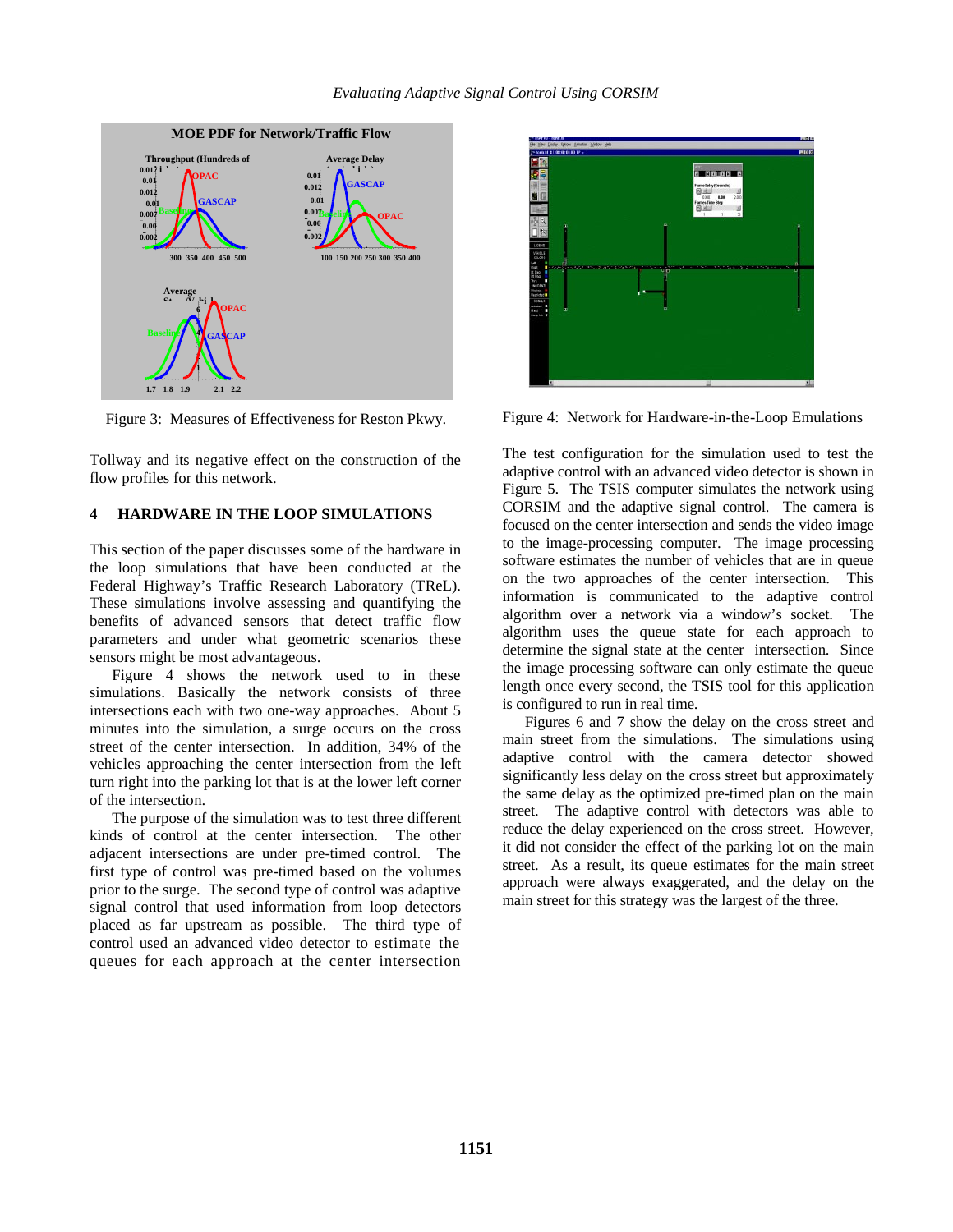

**Computer for Image Processing**

Figure 5: Test Configuration

The results from the simulations show that there are distinct and quantifiable advantages to adaptive control with an advanced detector for this particular type of geometry. It also shows that the performance of an adaptive control system based on loop detector information that has been implemented ignorantly will be inferior to other less costly alternatives, namely pre-timed control.



Figure 6: Cross Street Delay



Figure 7: Main Street Delay

#### **5 CONCLUSIONS**

This paper has presented the simulation methodology and results that have been used to evaluate the advanced signal control algorithms that may be included in the Federal Highway Administration's RT-TRACS project. Initial results from simulation were essential in identifying certain unacceptable logic flaws in these control strategies. In addition, evaluating these initial results was a critical step in the overall development process of the algorithms. Subsequent results from further simulation and testing showed that adaptive signal control can significantly improve traffic conditions for a wide variety of networks. In some instances, simulation results showed that it was possible to reduce delay by 25-30%, as compared with the signal control, currently in the field. Surprisingly enough, other results demonstrated that even with constant traffic demand, adaptive control showed improved performance as compared with pre-timed optimized signal control. In short, simulation results presented in this paper strongly suggest that it is possible to significantly reduce traffic congestion and improve overall performance for a variety of network geometries and traffic conditions with these adaptive control strategies.

This paper also discussed some hardware in the loop simulations that have been conducted at the FHWA's Traffic Research Laboratory. This type of simulation allows advanced ITS concepts and technologies to be evaluated at a higher level of fidelity. In particular, this type of simulation has been used to assess and quantify the benefits from adaptive signal control that uses an advanced camera detector instead of traditional loop detectors to detect vehicles. Results from these experiments showed that there are distinct advantages to using advanced sensors for certain network geometries.

#### **ACKNOWLEDGMENTS**

This work was performed for the Federal Highway Administration, U.S. Department of Transportation, as part of contract DTFH61-95-C-00049. The efforts of this paper could not have been accomplished without the support of fellow researchers at ITT Systems Corporation. Also, special thanks to Dr. Larry Head, Dr. Pitu Mirchandani, and Dr. Farhad Pooran for their cooperation and support.

#### **REFERENCES**

- Farradyne Systems Incorporated and Georgia Technological Research Institute, RT-TRACS Real-Time Traffic-Adaptive Control System, August, 1994.
- University of Arizona December, 1994. Addendum To: Real-Time Traffic-Adaptive Signal Control Logic: Prototype Concept Description, A Repor*t* to Federal Highway Administration, Washington, D.C.